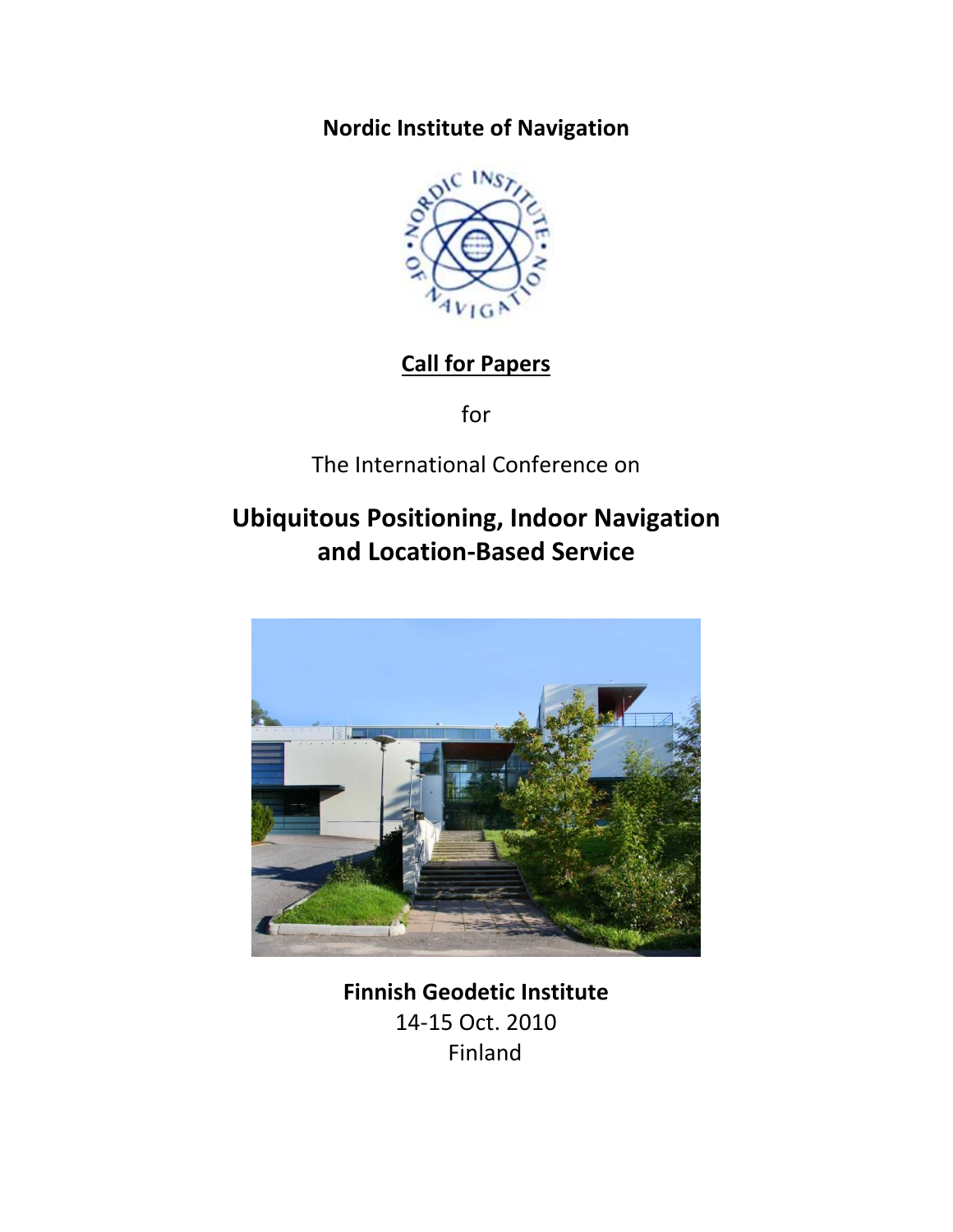# **Main Topics**

- Multi-Constellation positioning for GNSS degraded and denied environments
- GNSS Receiver and Locating Sensor Technologies
- Wireless Network Based Positioning
- Multi-sensor Positioning
- Integration of Multi-Sensor and Multi-Network Positioning
- Location-Based Services
- Pedestrian and Indoor Navigations
- 3D Modeling for Navigation Applications

#### **Location**

Hotel Majvik: http://www.majvik.fi/. There is a local train connection from Hotel to downtown Helsinki.



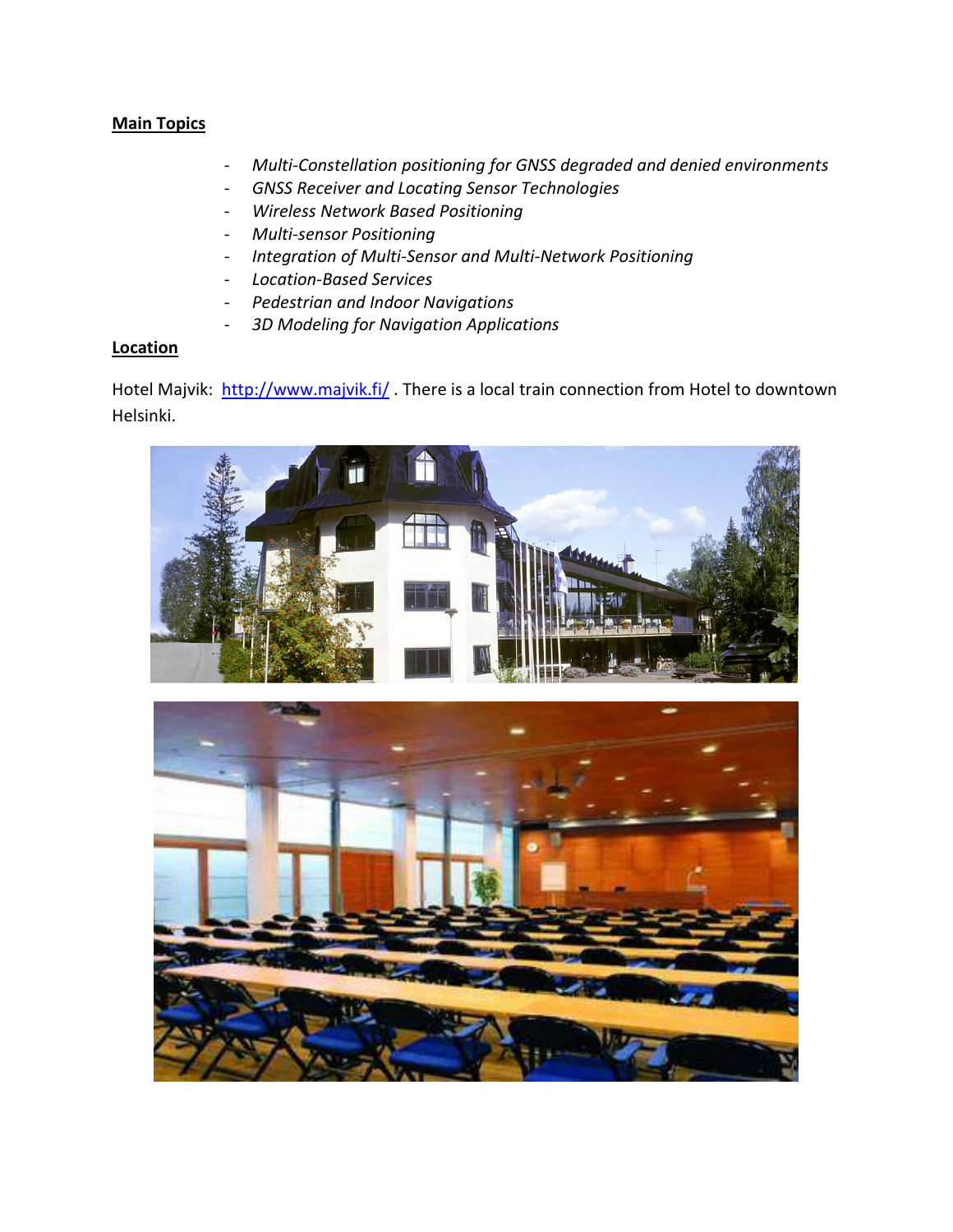# Accommodation:

Participants can stay in the conference hotel Majvik http://www.majvik.fi/ or hotels in downtown Helsinki. The local organizer will arrange bus transportations from downtown Helsinki to the conference hotel. Alternatively, participants can also take the local train to the conference hotel (about 30 min from downtown Helsinki).

## Registration Fee:

270 Euros non-member of NNF, 190 Euros for NNF members, and 120 Euros for students. Registration fee covers:

- -a welcome reception party at the evening of the  $13<sup>th</sup>$  at FGI.
- -two lunch buffets
- -one dinner (not for students)
- -transportation from downtown Helsinki to the conference Hotel

## Proceedings:

Invited papers and selected papers from oral presentations will be reviewed and published in a special issue of the "Journal of Global Positioning Systems" (http://www.cpqps.org/journal.php)

All other papers will be published in an electronic proceedings (on-line available from the web page of Nordic Institute of Navigation).

#### Abstract Submission:

Deadline for abstract submission:  $30<sup>th</sup>$  June 2010. Abstract can be submitted electronically to: heidi.kuusniemi@fgi.fi

#### Important Dates:

Deadline for abstract submission:  $30<sup>th</sup>$  June 2010. Notification for abstract acceptance:  $31<sup>st</sup>$  August, 2010 Deadline for full paper submission: 15<sup>th</sup> of Oct. 2010.

#### Scientific Committee

- Prof. Gérard Lachapelle, (University of Calgary, Canada)
- Prof. Börje Forssell, (Norwegian University of Science and Technology, Norway)
- Prof. Terry Moore (University of Nottingham, UK)
- Prof. Dorota Grejner-Brzezinska (Ohio State University, US)
- Dr. Jinling Wang (University of New Soluth Wales, Australia)